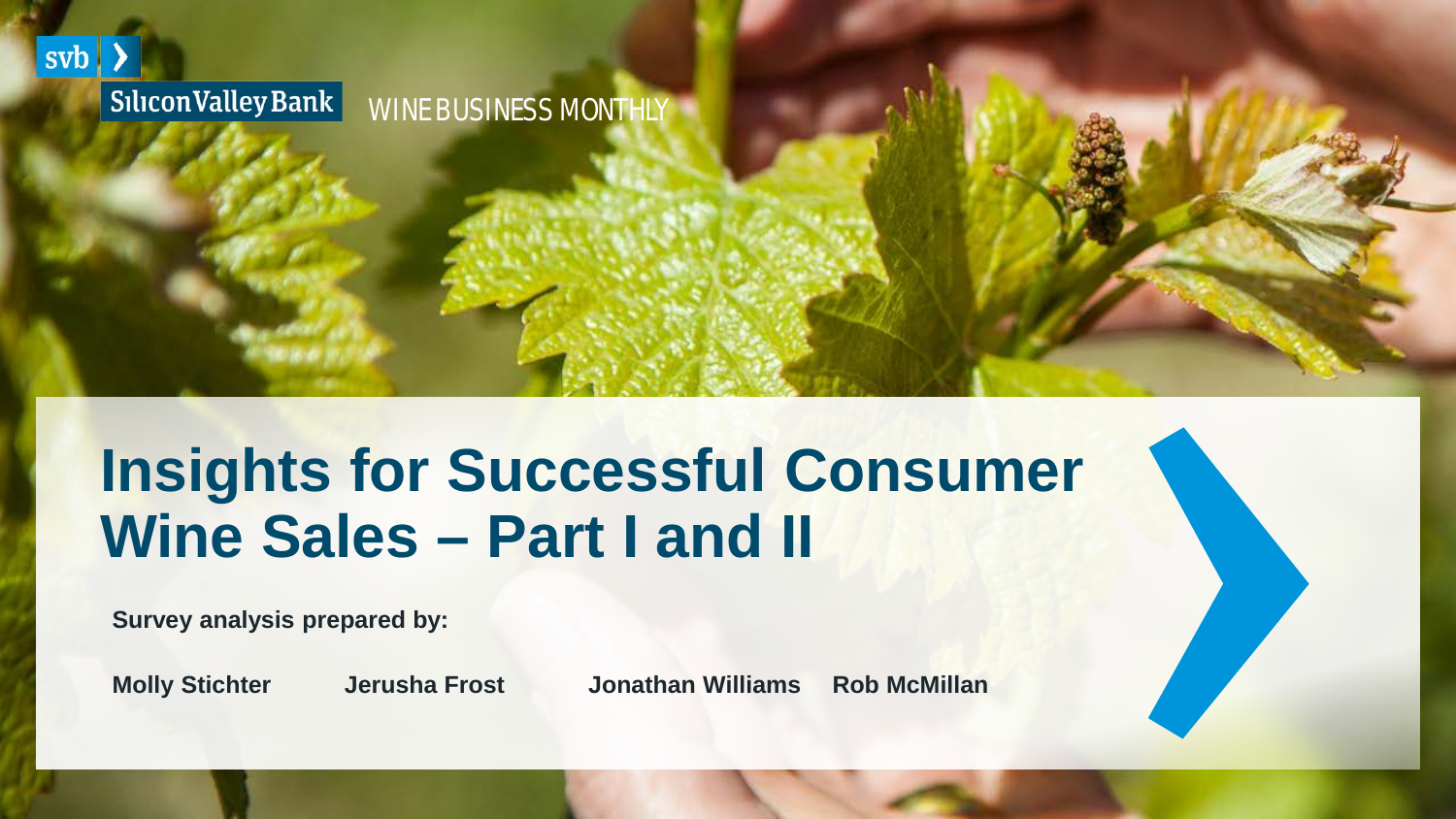#### **Winery and Tasting Room Openings** 5



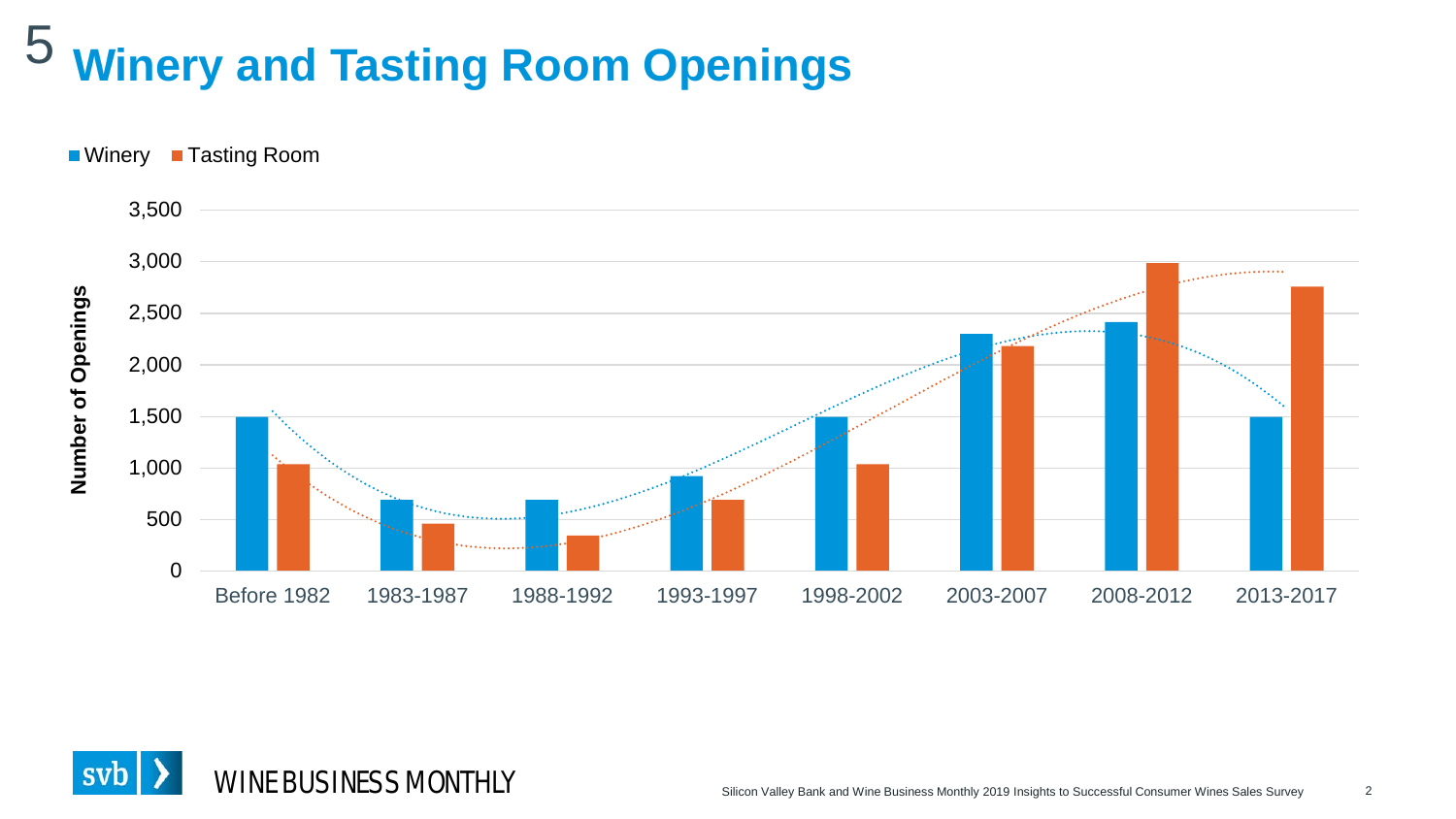#### **Five Year Trend of Average Retail Bottle Price by Region** 6



\*British Columbia, figures are represented in Canadian dollars (CAD).

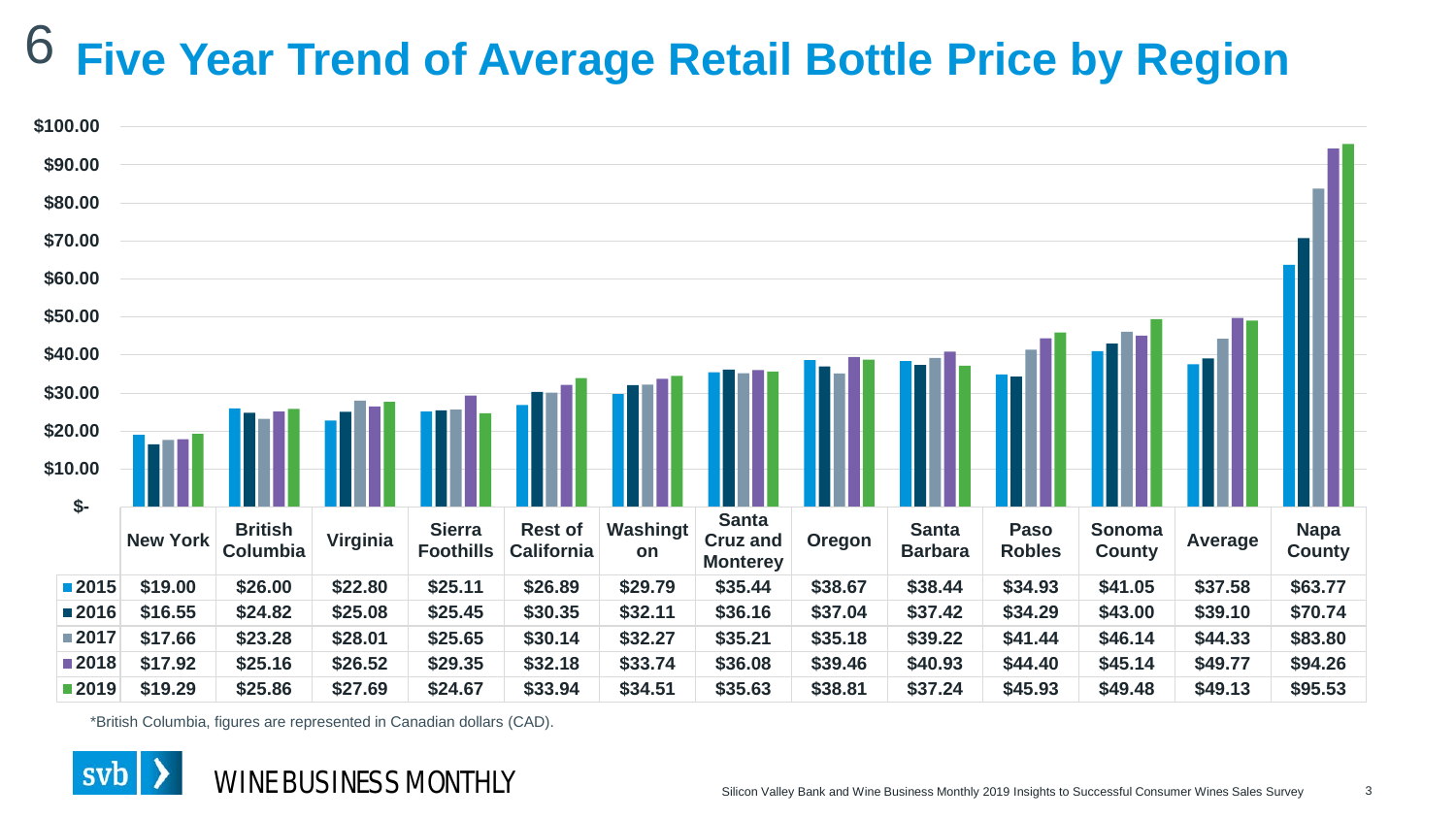### **Dependence on DtC by Region**  *(% Revenue from DtC)* 7



Silicon Valley Bank and Wine Business Monthly 2019 Insights to Successful Consumer Wines Sales Survey

4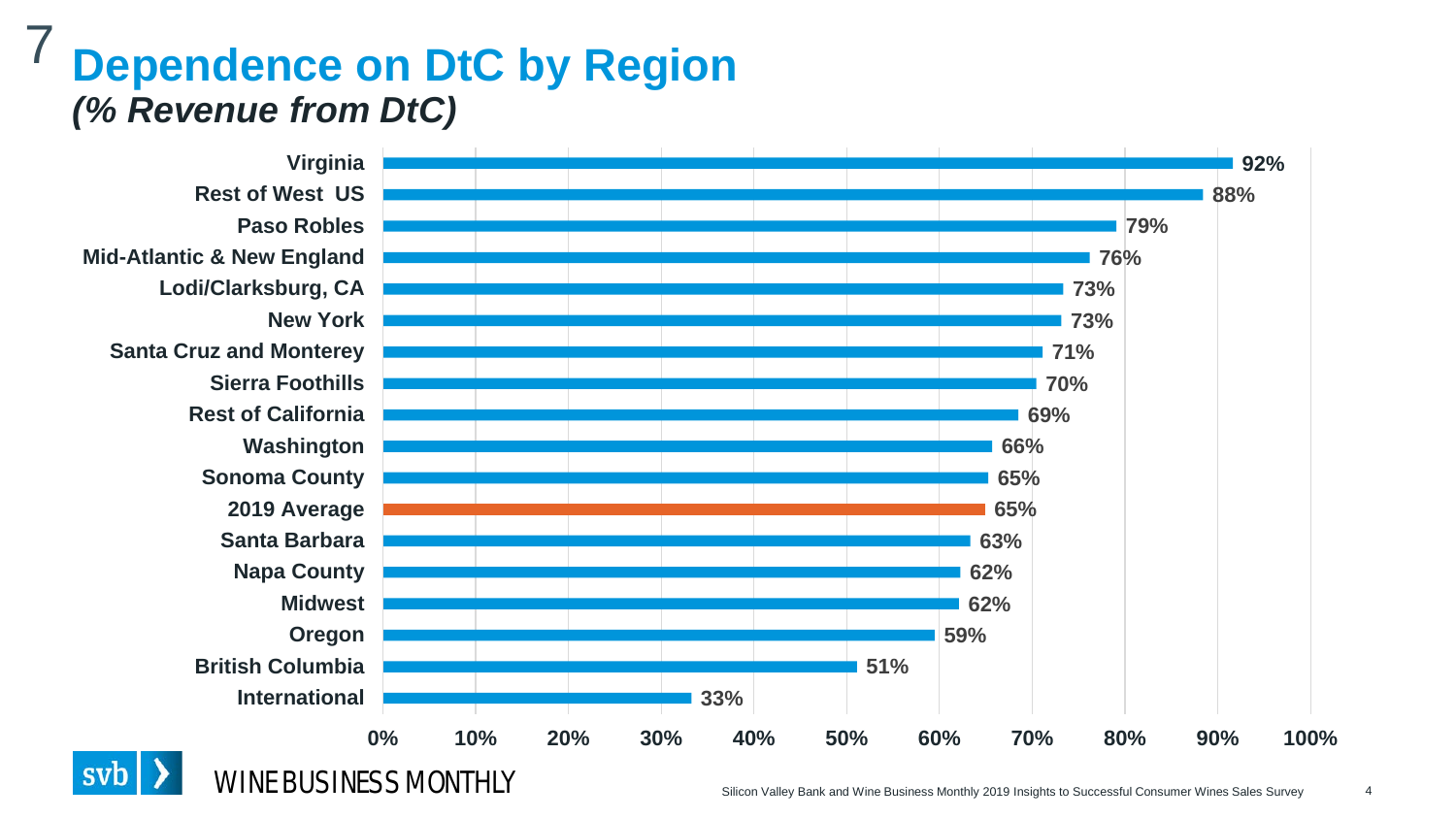### **Average Winery's Composition of DtC Sales** 8



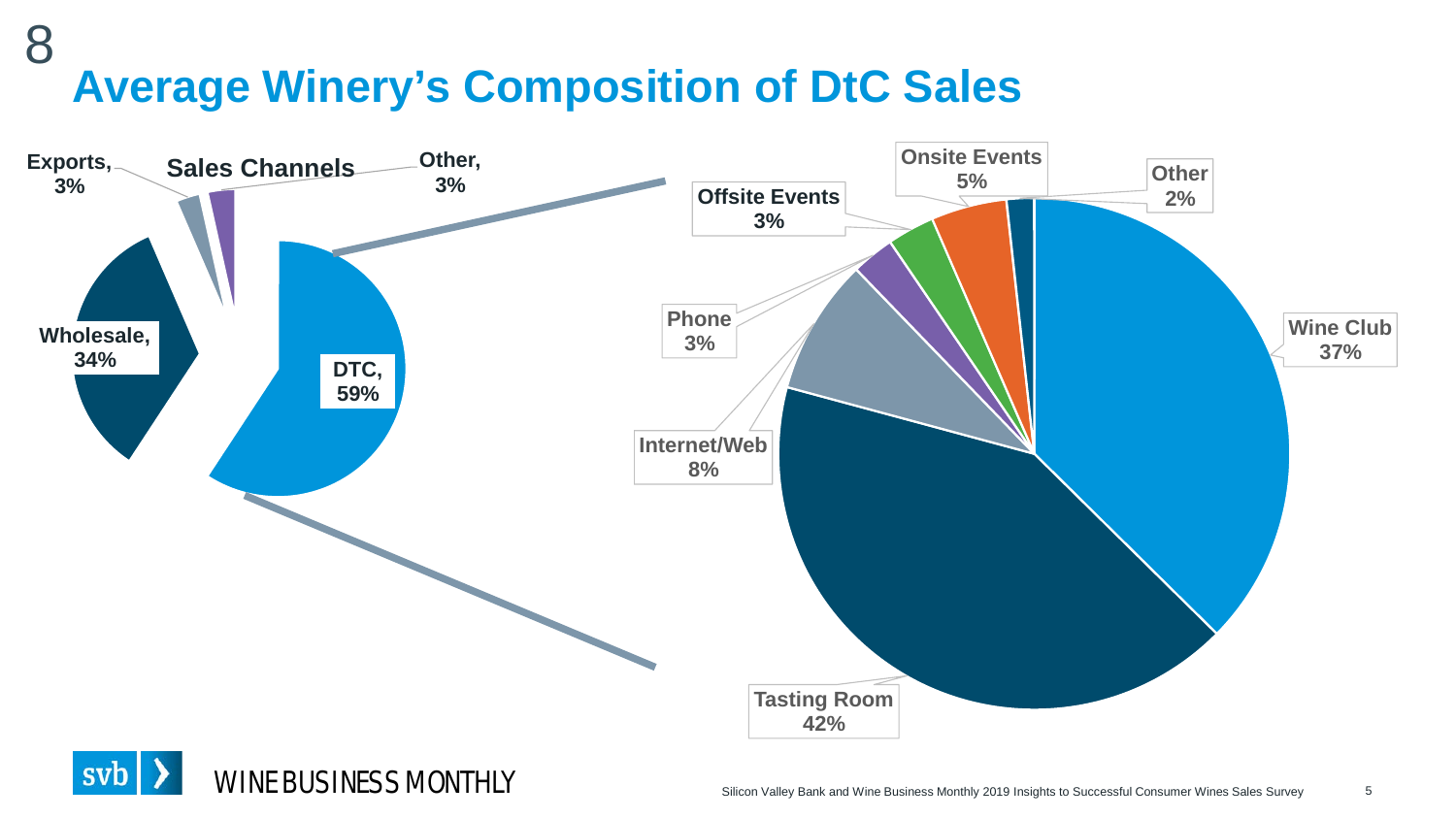# **Average Tasting Fee by Region** 9

**Standard Reserve**



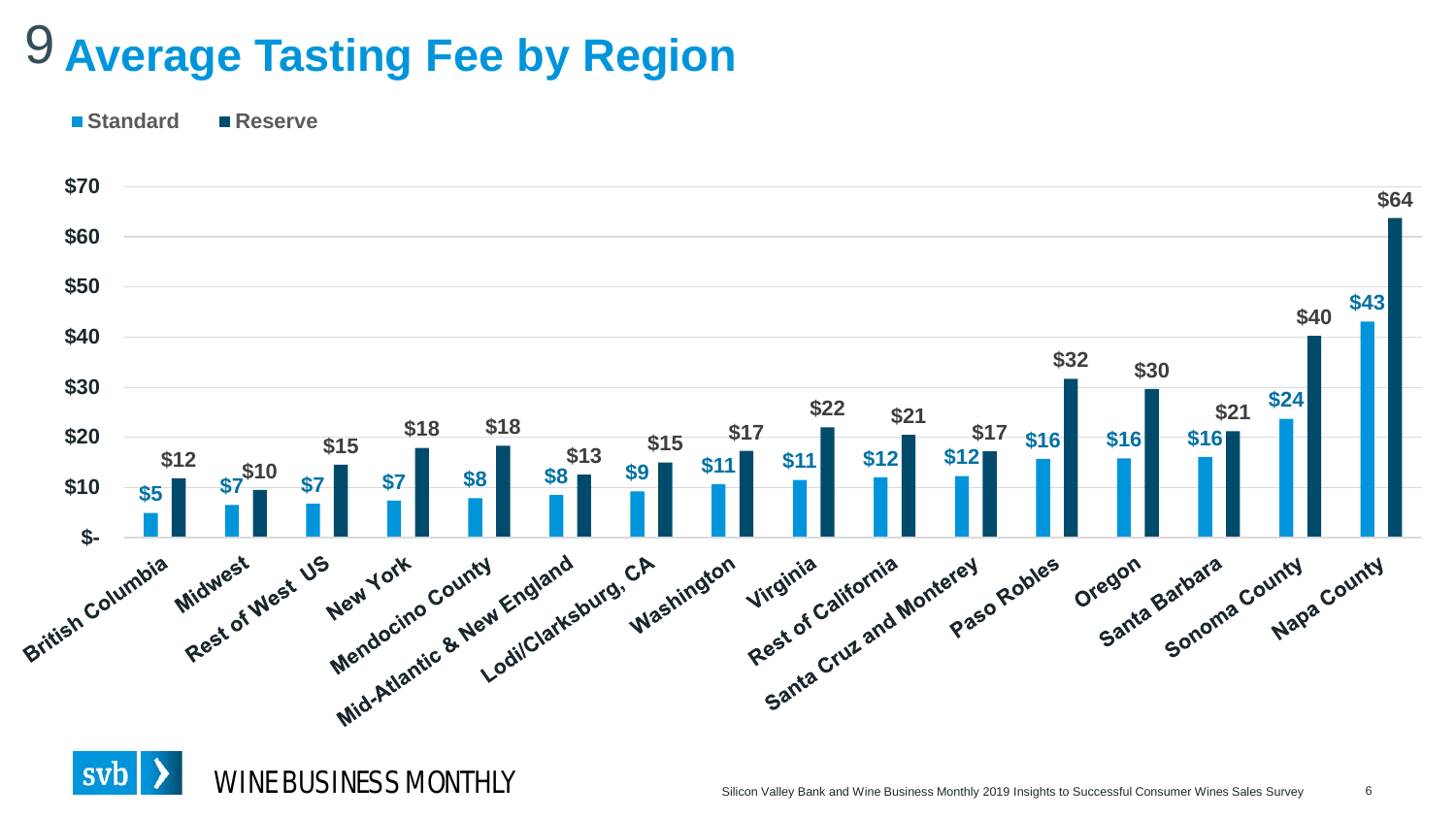### **Four Year Trend of Tasting Fees** 10



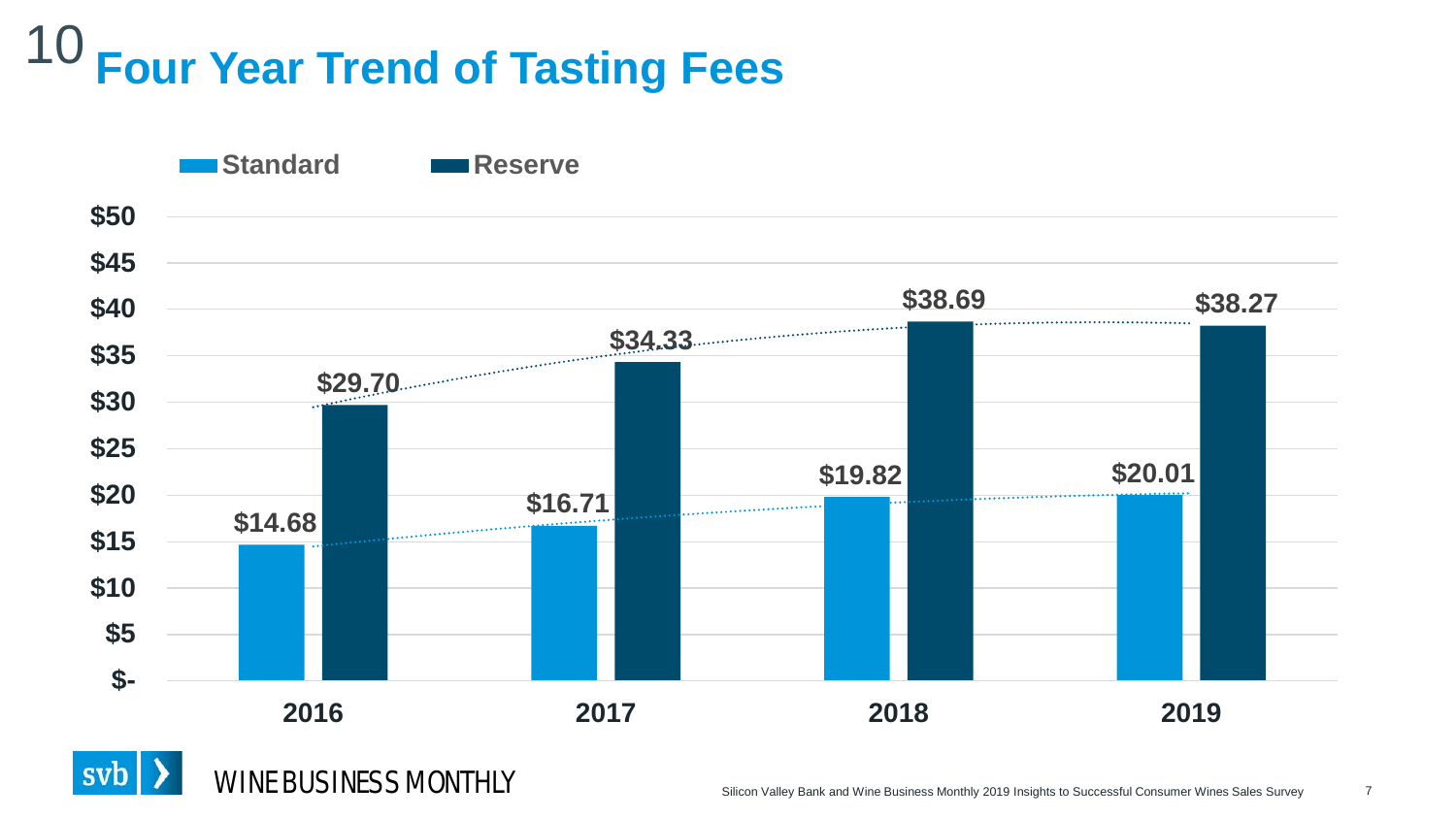#### **Standard Tasting Fee as a Percent of Median Bottle Price** 11

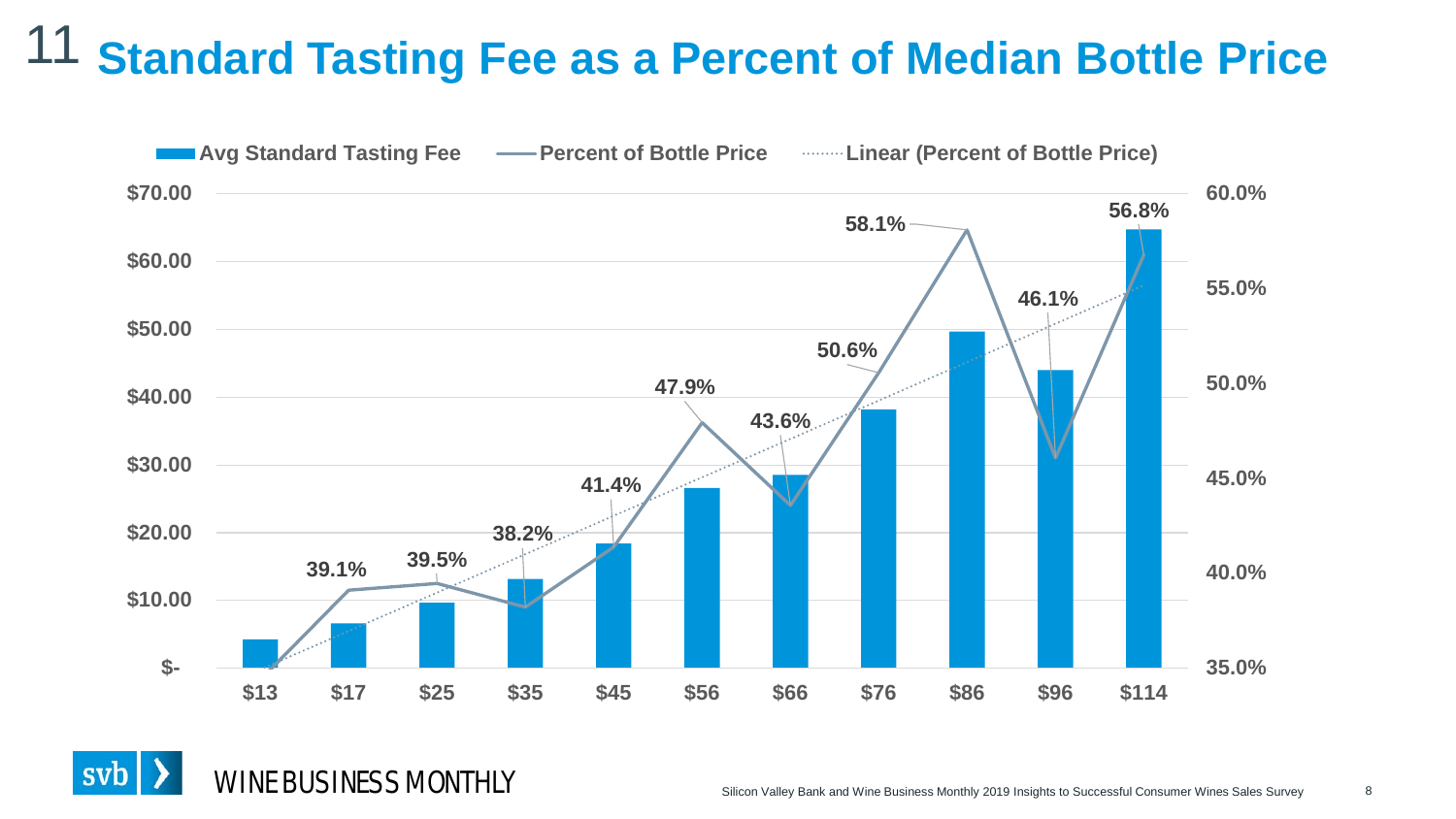### **Proportion of Appointment: Only vs. Public Wineries** 12



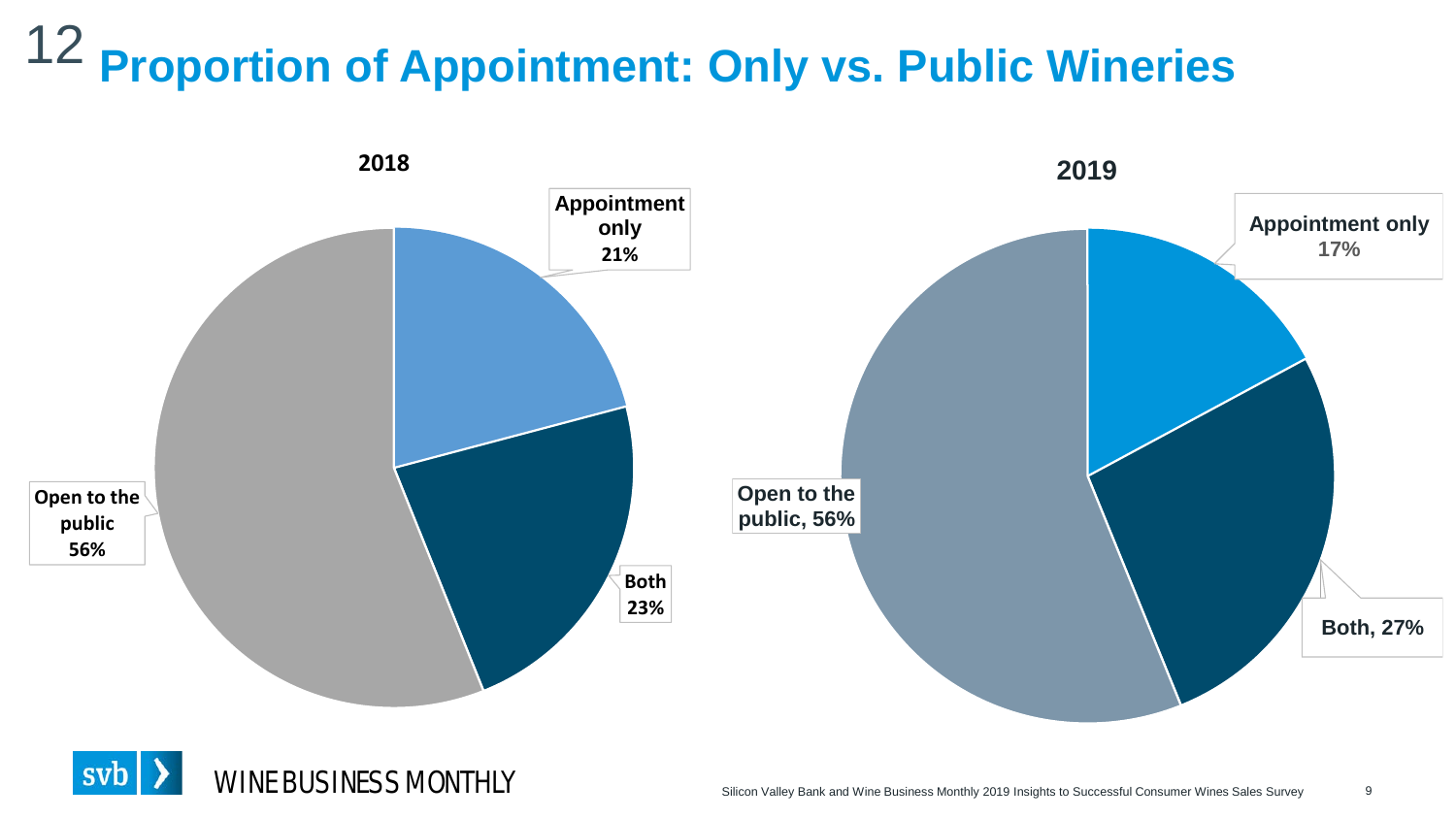### **Tasting Room Style: Casual vs. Formal by Year** 13



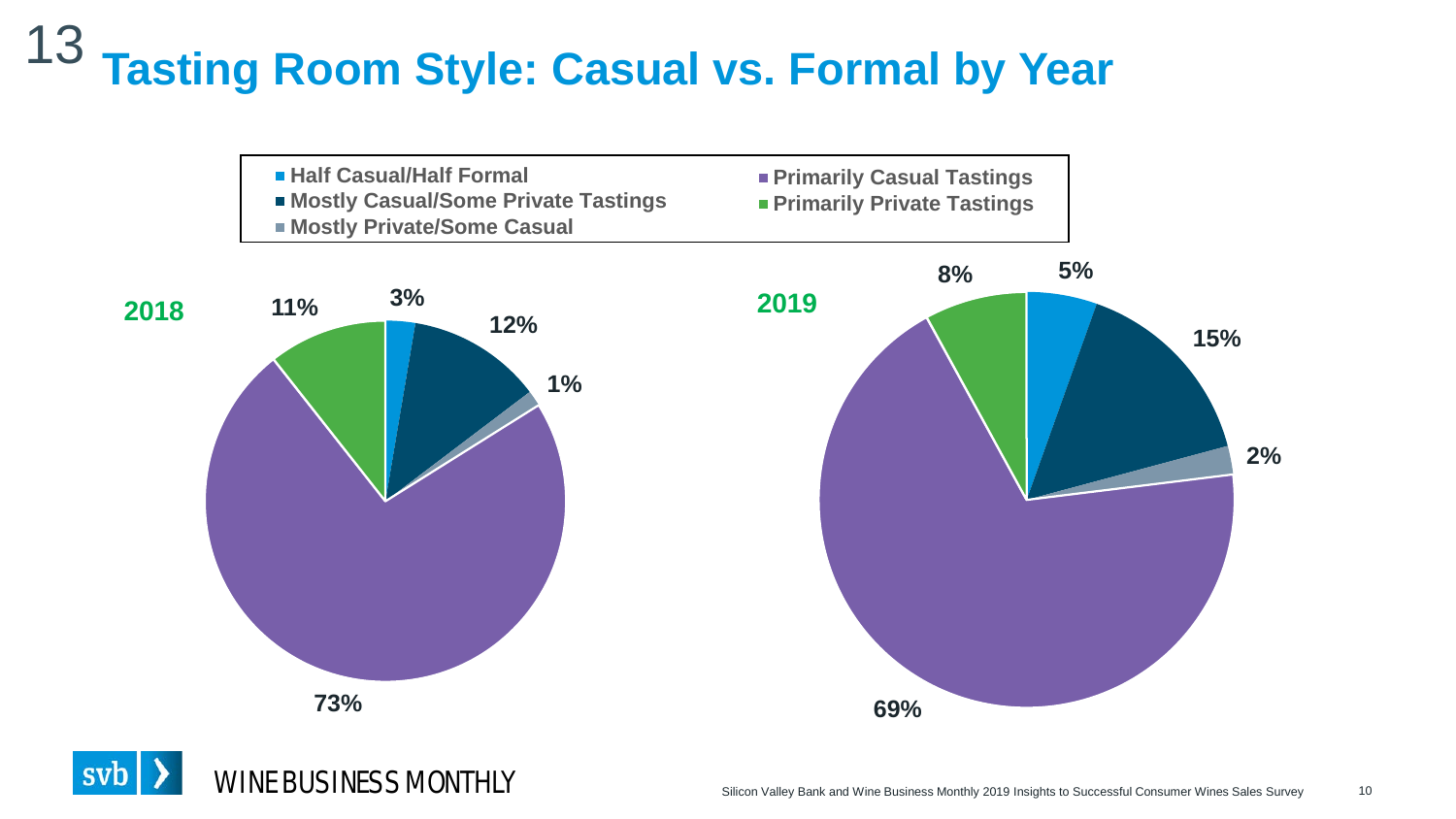### **Average Monthly Visitors per Winery by Region** 14



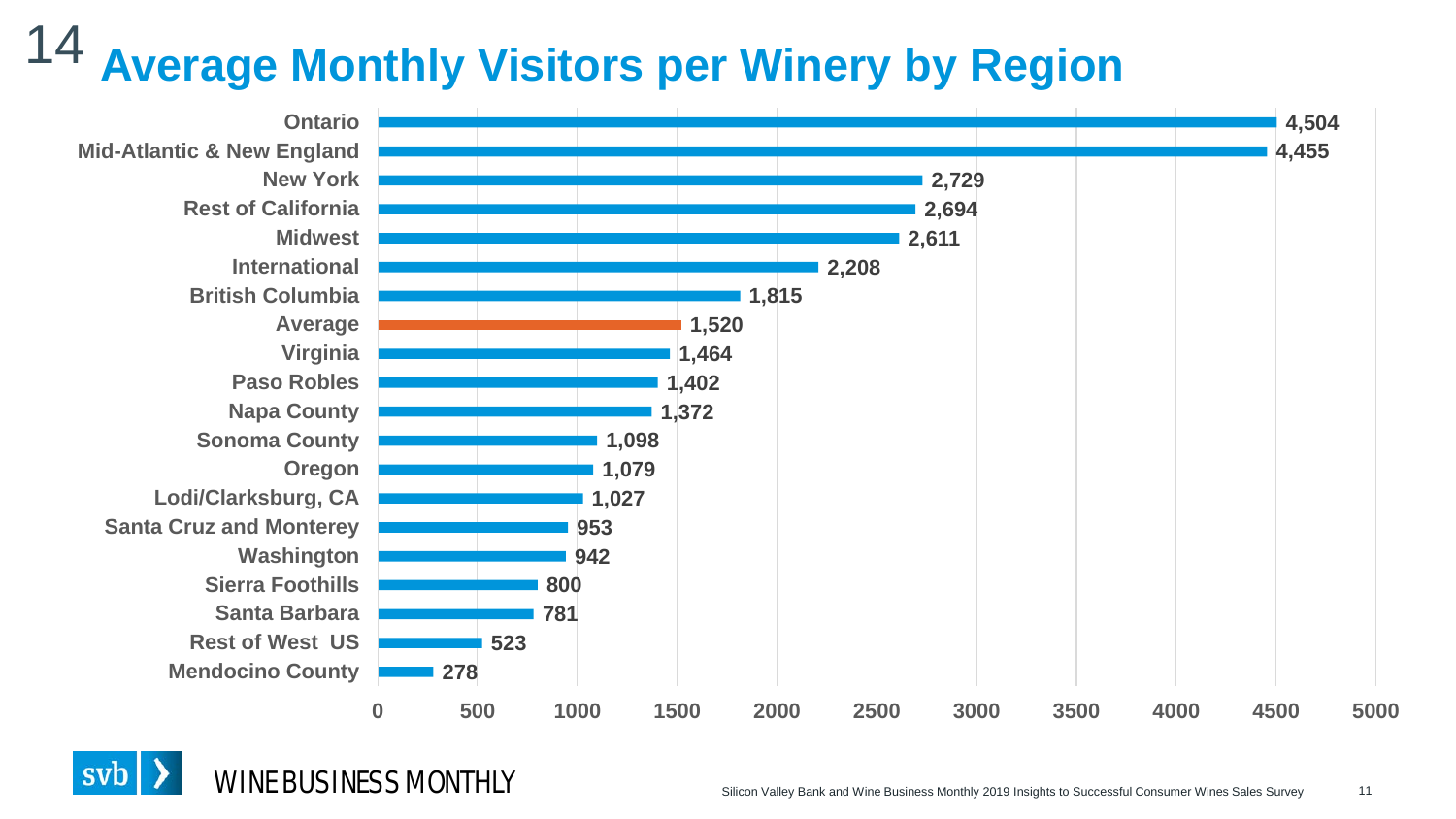## **15 Trend of Average Monthly Visitors by Region**

#### **2016 2017 2018 2019**



\*Only three years worth of information for British Columbia.

\*2017 New York did not have a significant number of responses to calculate average in 2018



WINE BUSINESS MONTHLY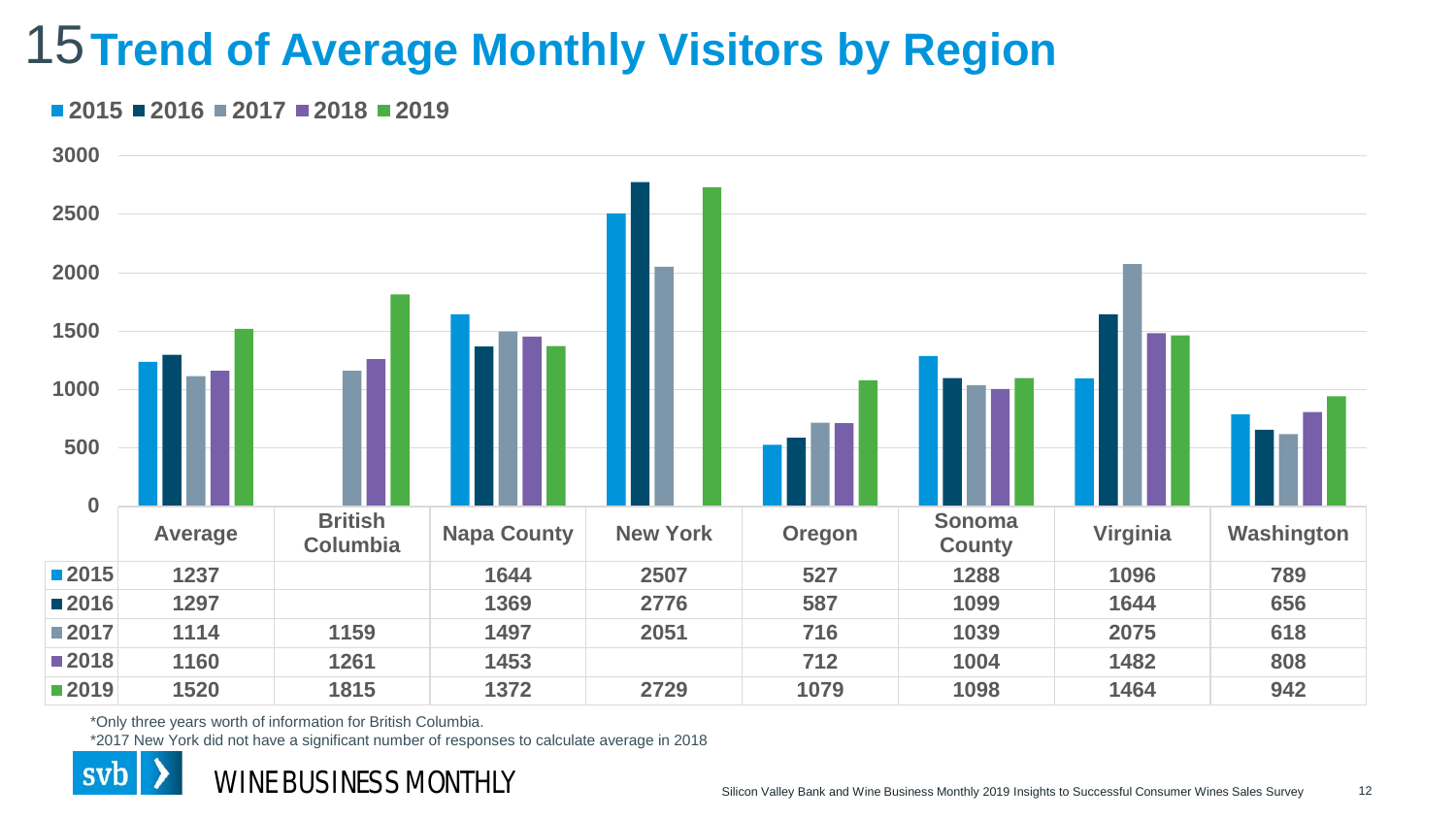### **Average Tasting Room Wine Purchase** 16





WINE BUSINESS MONTHLY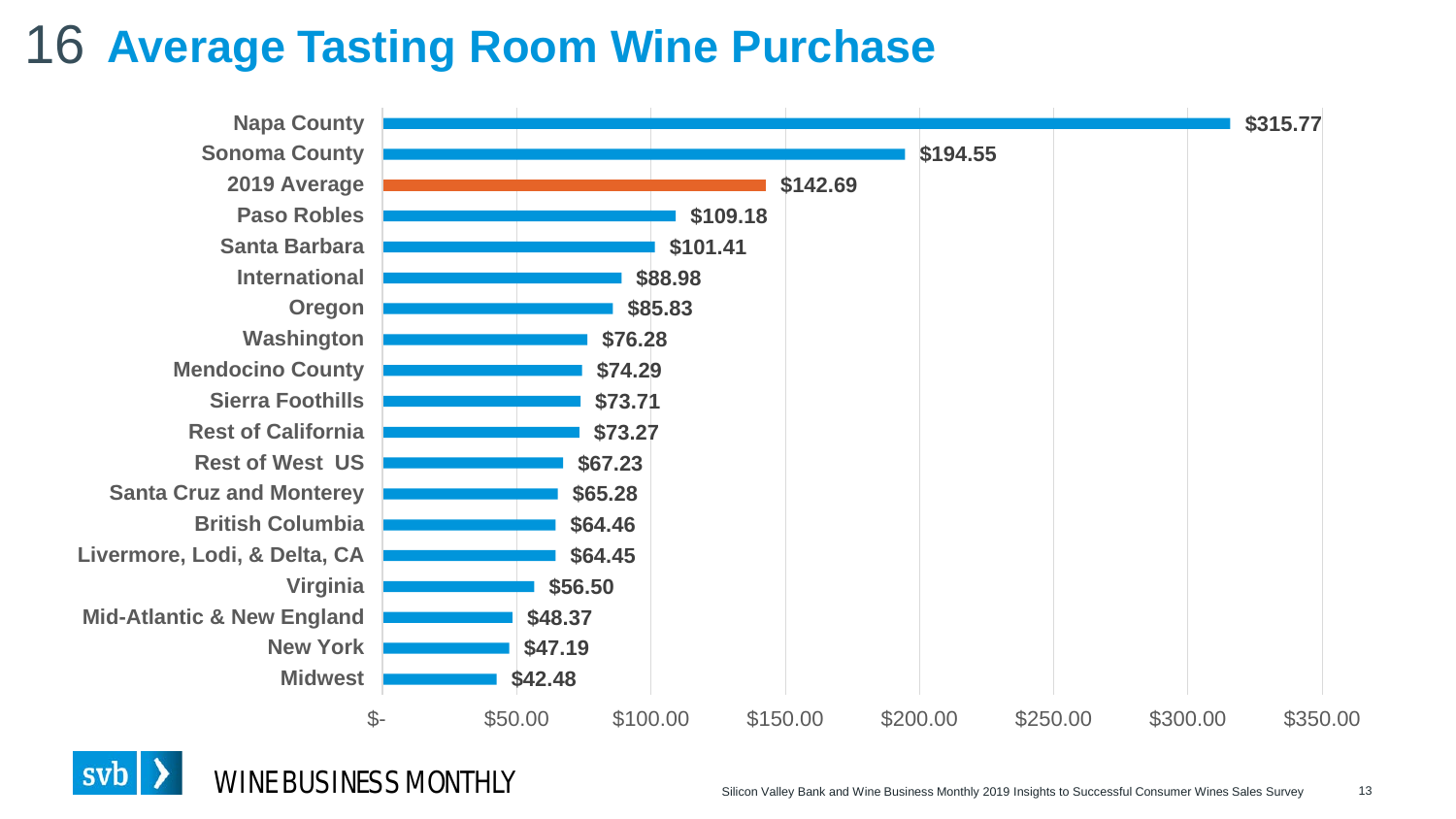# **Trend of Average Tasting Room Wine Purchases** 17

| <b>DU.003</b> |                 |          |                                                    |                            |                |                                   |                                |               |                              |                         |                |                              |
|---------------|-----------------|----------|----------------------------------------------------|----------------------------|----------------|-----------------------------------|--------------------------------|---------------|------------------------------|-------------------------|----------------|------------------------------|
| \$400.00      |                 |          |                                                    |                            |                |                                   |                                |               |                              |                         |                |                              |
| \$350.00      |                 |          |                                                    |                            |                |                                   |                                |               |                              |                         |                |                              |
| \$300.00      |                 |          |                                                    |                            |                |                                   |                                |               |                              |                         |                |                              |
| \$250.00      |                 |          |                                                    |                            |                |                                   |                                |               |                              |                         |                |                              |
| \$200.00      |                 |          |                                                    |                            |                |                                   |                                |               |                              |                         |                |                              |
| \$150.00      |                 |          |                                                    |                            |                |                                   |                                |               |                              |                         |                |                              |
| \$100.00      |                 |          |                                                    |                            |                |                                   |                                |               |                              |                         |                |                              |
| \$50.00       |                 |          |                                                    |                            |                |                                   |                                |               |                              |                         |                |                              |
| $$-$          |                 |          |                                                    |                            |                |                                   |                                |               |                              |                         |                |                              |
|               | <b>New York</b> | Virginia | <b>Santa</b><br><b>Cruz and</b><br><b>Monterey</b> | <b>British</b><br>Columbia | Washingt<br>on | <b>Sierra</b><br><b>Foothills</b> | <b>Santa</b><br><b>Barbara</b> | <b>Oregon</b> | <b>Paso</b><br><b>Robles</b> | Sonoma<br><b>County</b> | <b>Average</b> | <b>Napa</b><br><b>County</b> |
| ■2015         | \$45.20         | \$47.90  | \$65.19                                            | \$46.50                    | \$69.53        | \$86.25                           | \$69.06                        | \$91.18       | \$72.92                      | \$119.43                | \$99.18        | \$213.87                     |
| ■2016         | \$37.59         | \$59.27  | \$60.51                                            | \$44.93                    | \$61.89        | \$60.56                           | \$69.87                        | \$77.52       | \$82.04                      | \$121.16                | \$102.26       | \$246.37                     |
| ■2017         | \$32.88         | \$51.64  | \$68.05                                            | \$54.48                    | \$69.04        | \$74.15                           | \$74.83                        | \$77.80       | \$84.36                      | \$140.40                | \$119.63       | \$301.78                     |
| ■2018         | \$48.25         | \$51.69  | \$55.49                                            | \$61.25                    | \$67.93        | \$74.97                           | \$75.25                        | \$94.90       | \$96.68                      | \$151.02                | \$159.96       | \$388.98                     |
| ■2019         | \$47.19         | \$56.50  | \$65.28                                            | \$64.46                    | \$76.28        | \$73.71                           | \$101.41                       | \$85.83       | \$109.18                     | \$194.55                | \$142.69       | \$315.77                     |
|               |                 |          |                                                    |                            |                |                                   |                                |               |                              |                         |                |                              |

British Columbia, figures are represented in Canadian dollars (CAD).



 $\overline{AB}$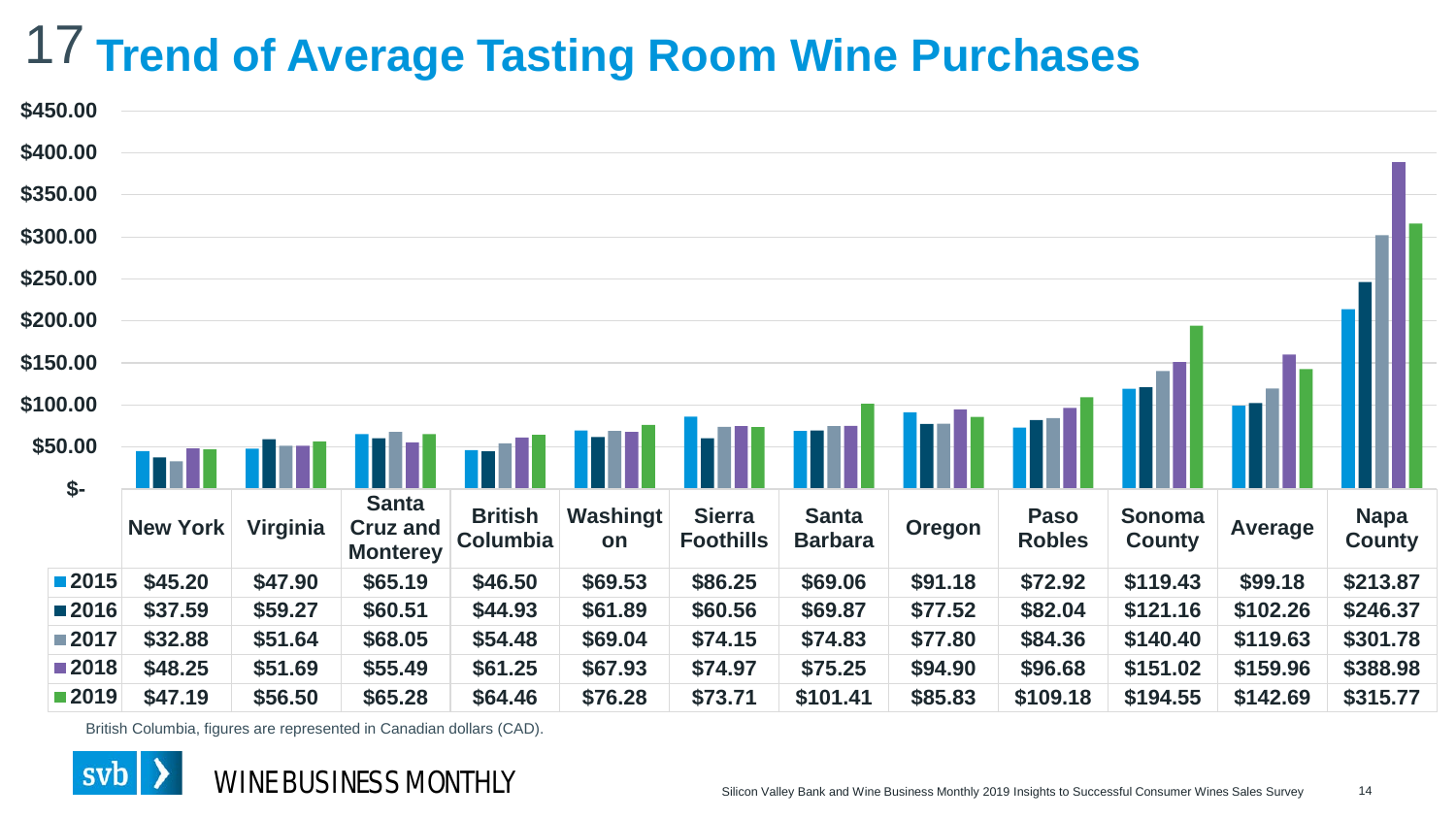# **Wine Club Member Growth Rate\* and Attrition Rate\*\*** 18



#### **Wine Club Attrition Rate\*\***



\*New Wine Club Member Growth Rate = New wine club members acquired in 2018, divided by starting number of wine club members in 2018. \*\*Attrition Rate = Number of wine club members lost during 2018, divided by Number of wine club members at the beginning of 2018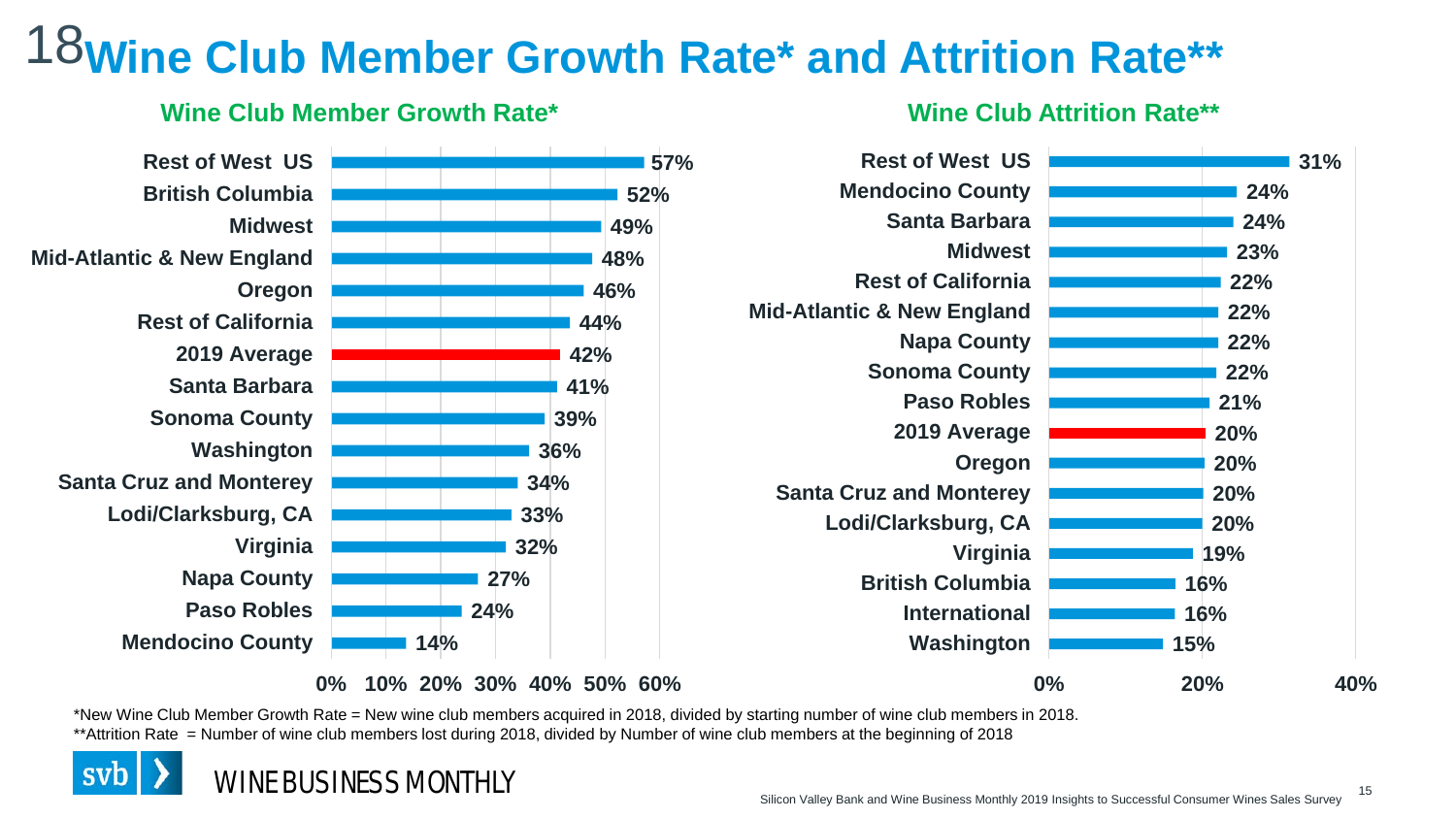#### **Net Wine Club Member Growth Rate\*** 19



\* Net Wine Club Growth Rate = New club members acquired in 2018, less lost club members in 2018, divided by base membership level at the beginning of 2018.

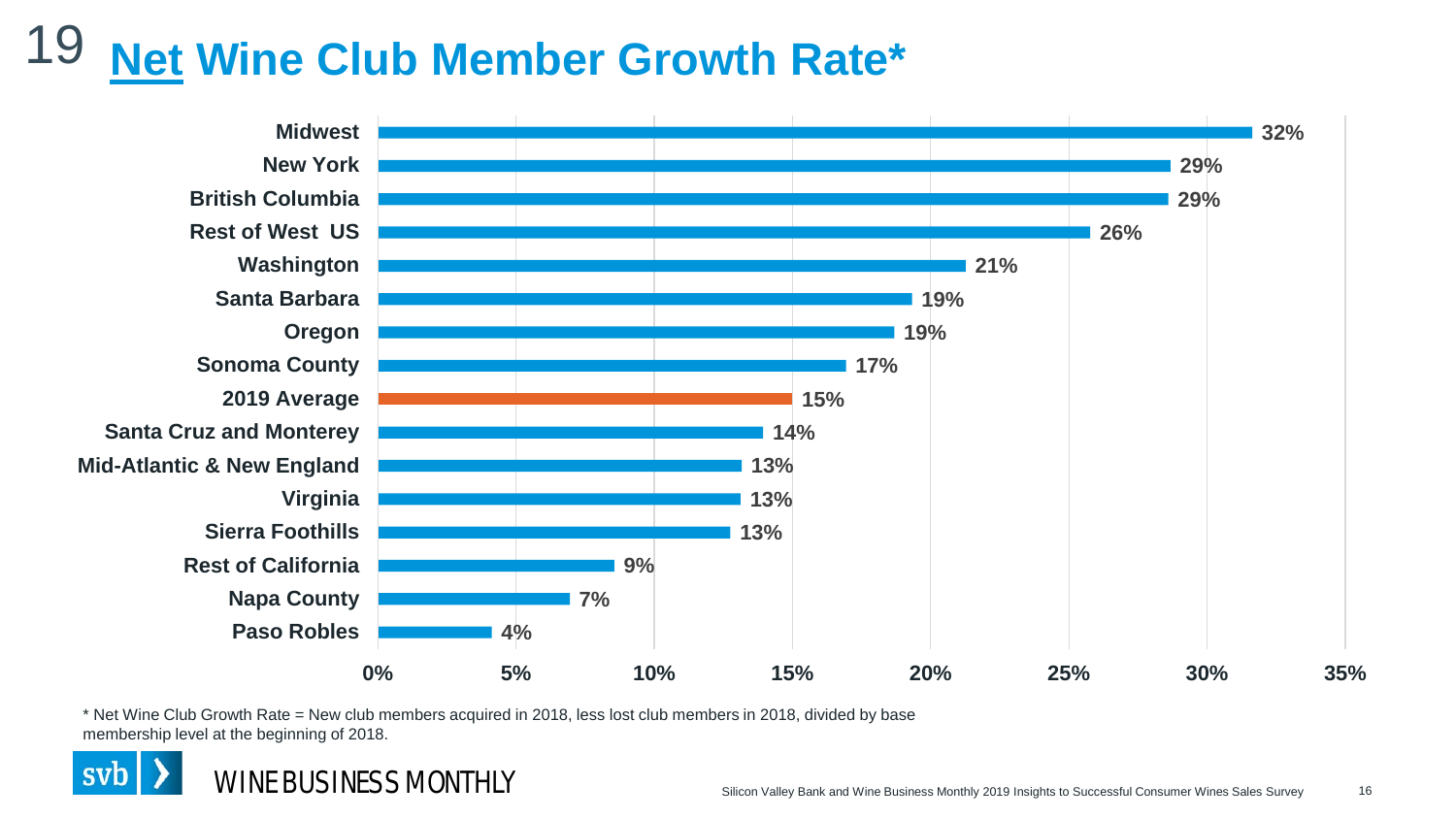# 20 Four Year Trend - Net Wine Club Member Growth Rate\*<br>20 *(Excludes wineries <5 vears old)*

(Excludes wineries <5 years old)



\* Net Wine Club Growth Rate = New club members acquired in 2018, less lost club members in 2018, divided by base membership level at the beginning of 2018.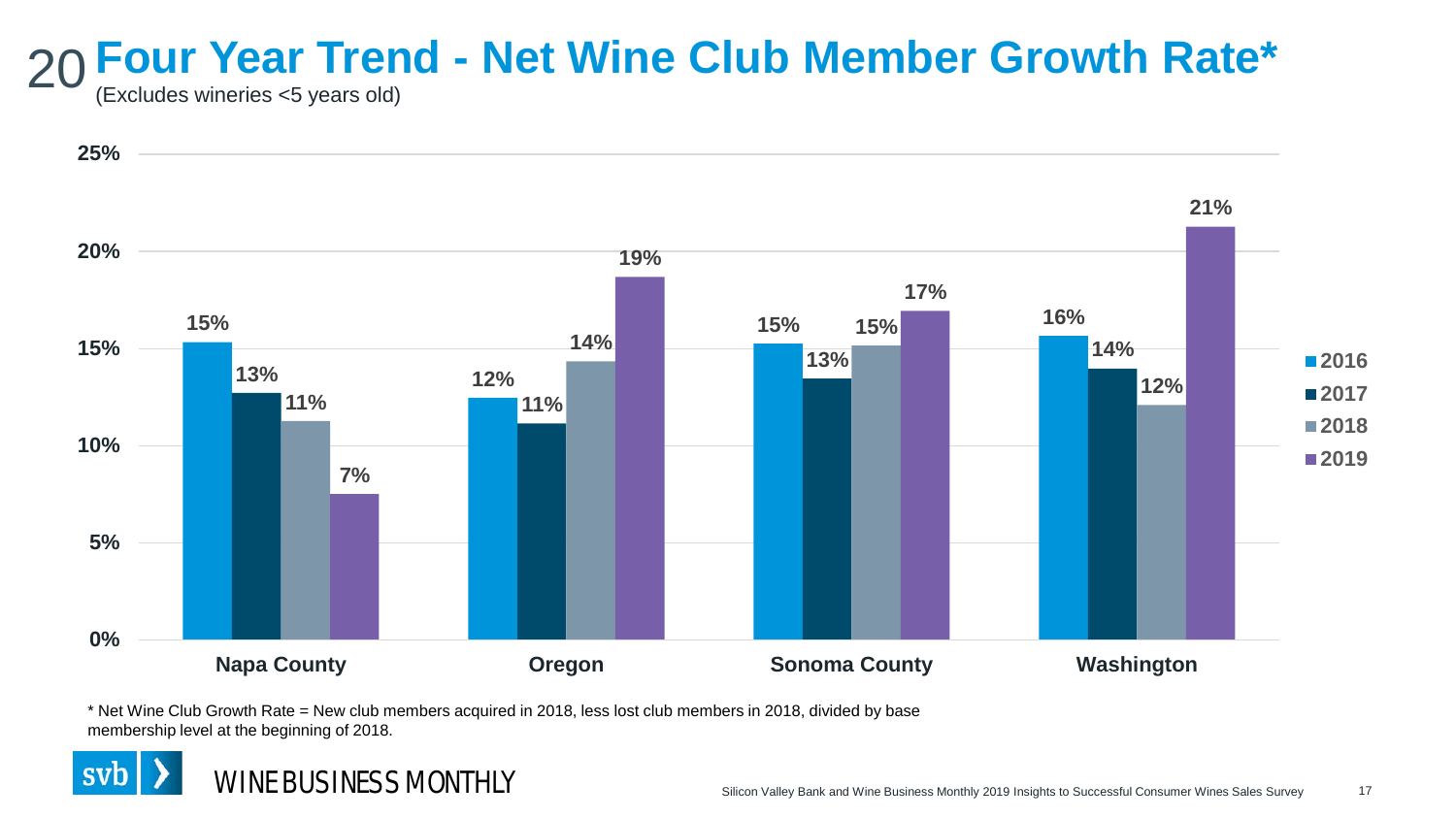## **Average Wine Club Size by Region** 21

(Excludes wineries <5 years old)



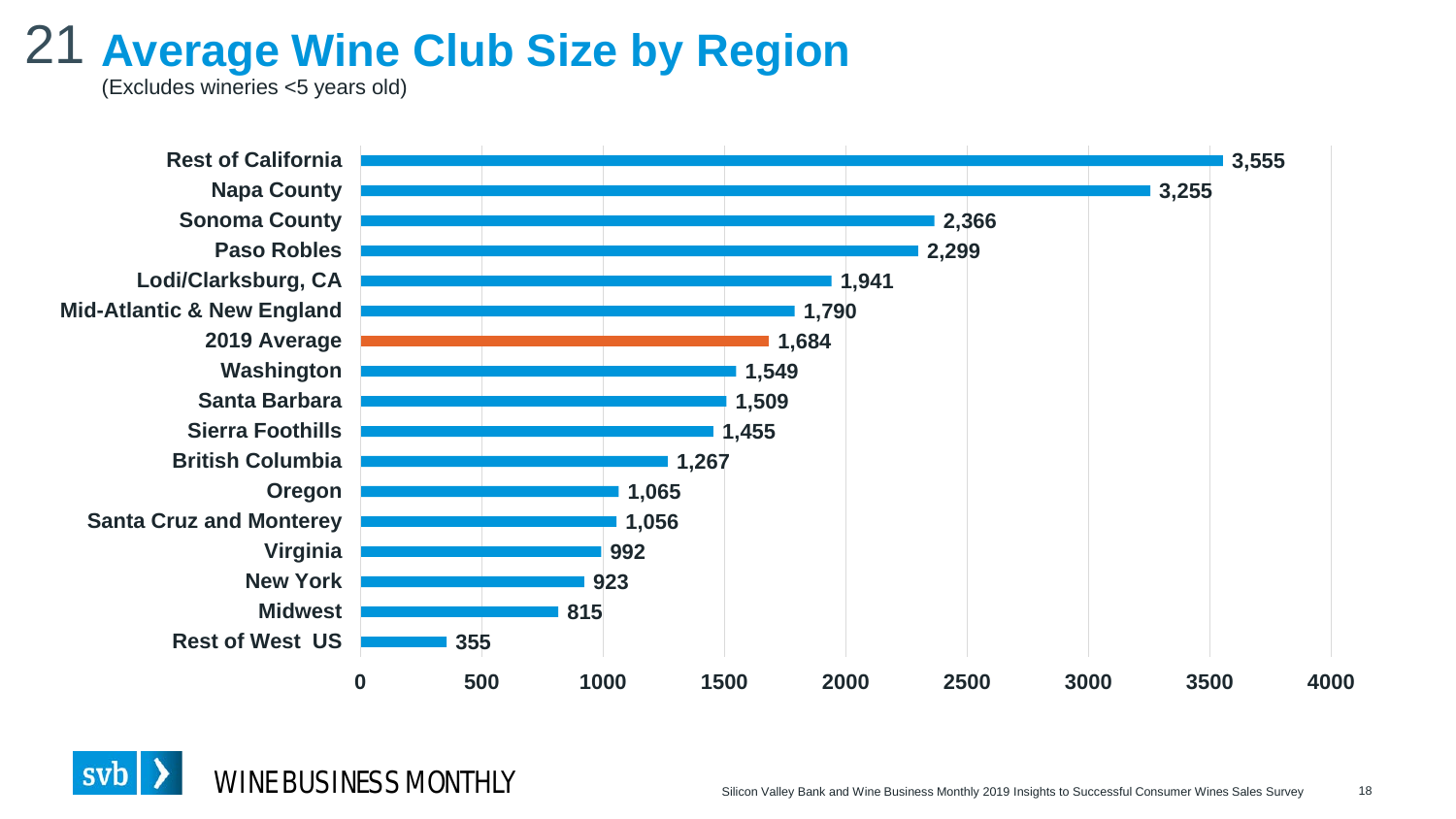### 22 Members Who Live Close By\* *Dependence on Tourism or Locale*



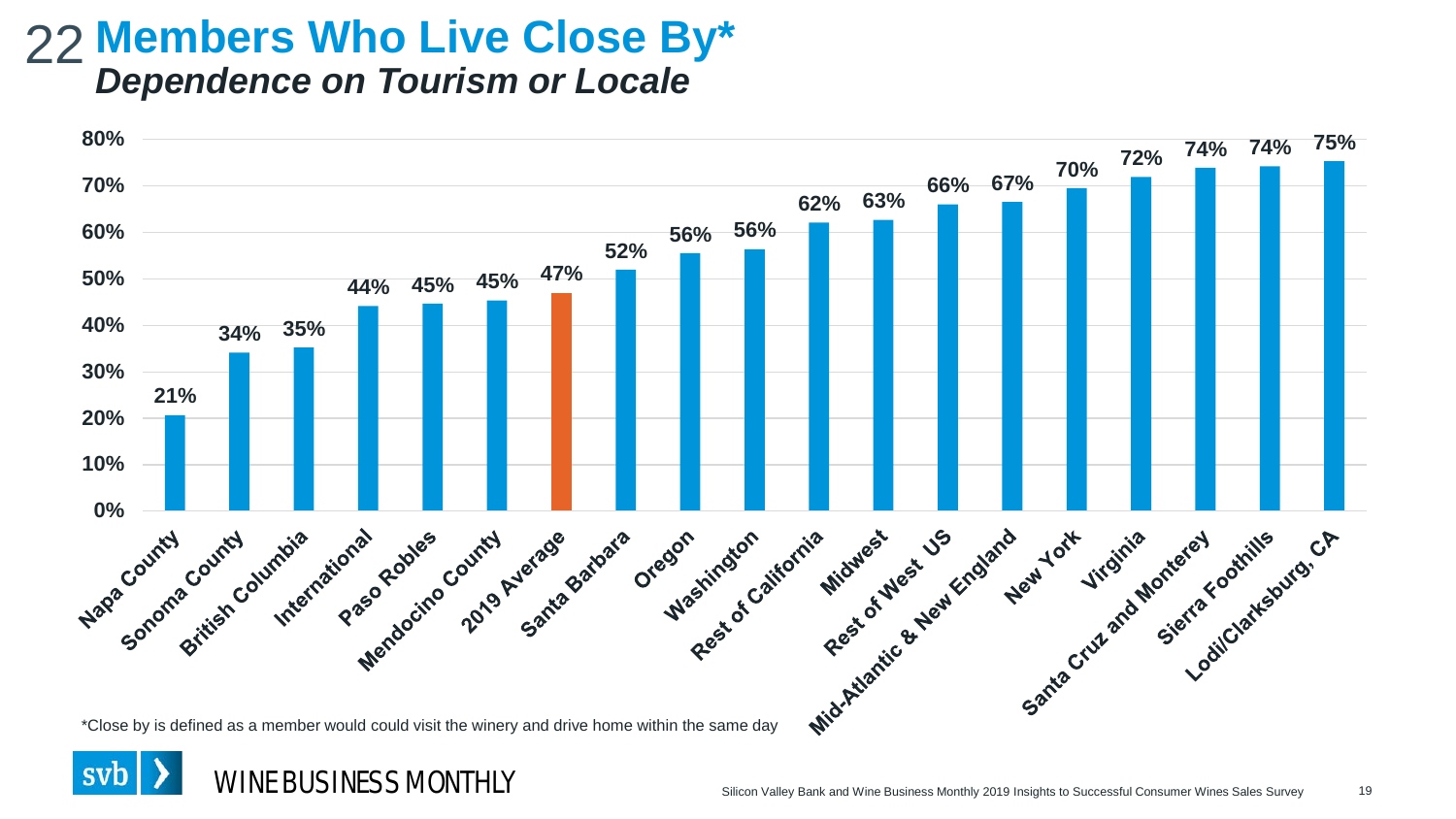## **Annual Trend of Membership Length in Months by Region**



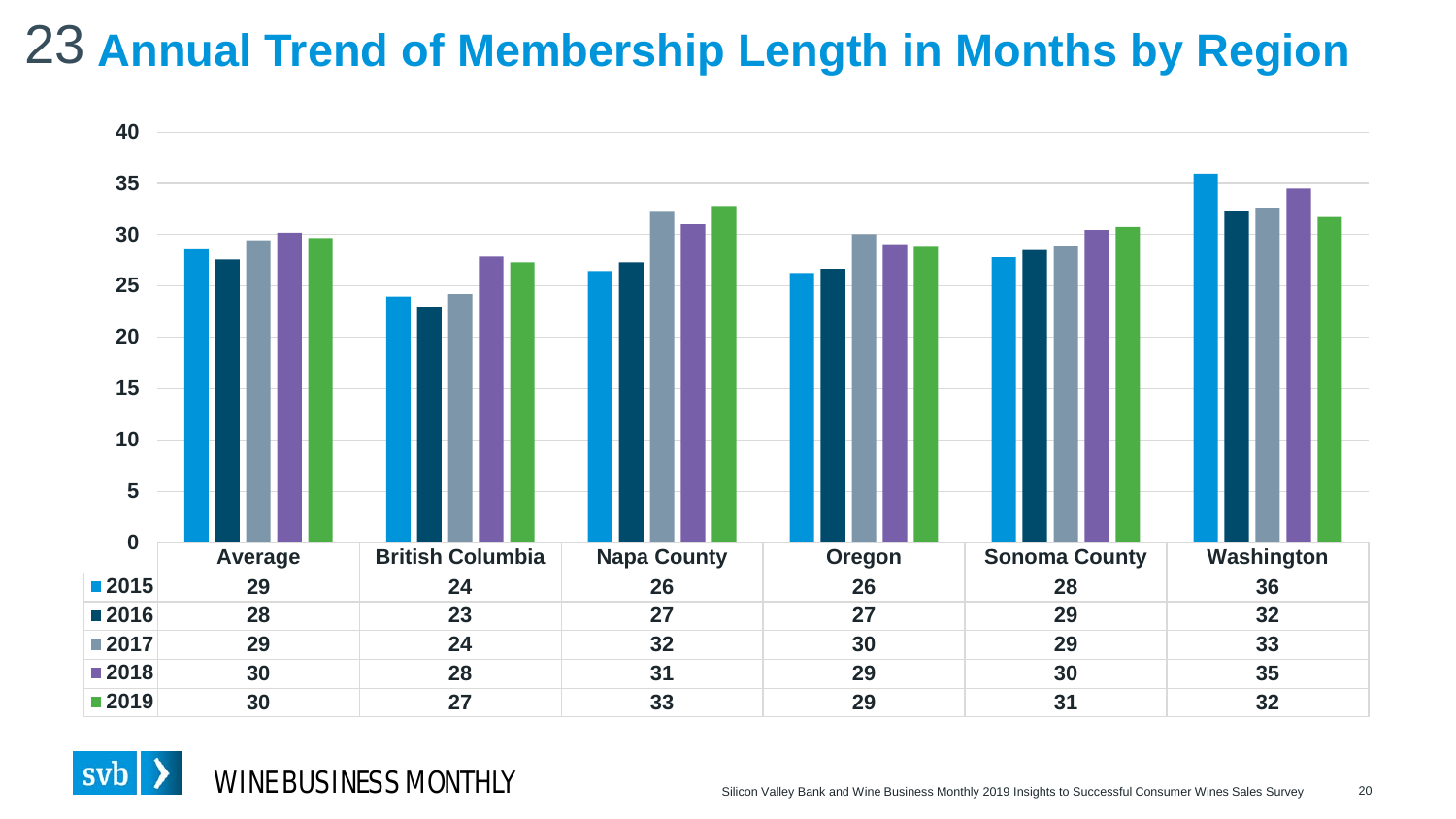### **Four Year Trend of Wine Club Shipment Options** 24

**2015 2016 2017 2018 2019**



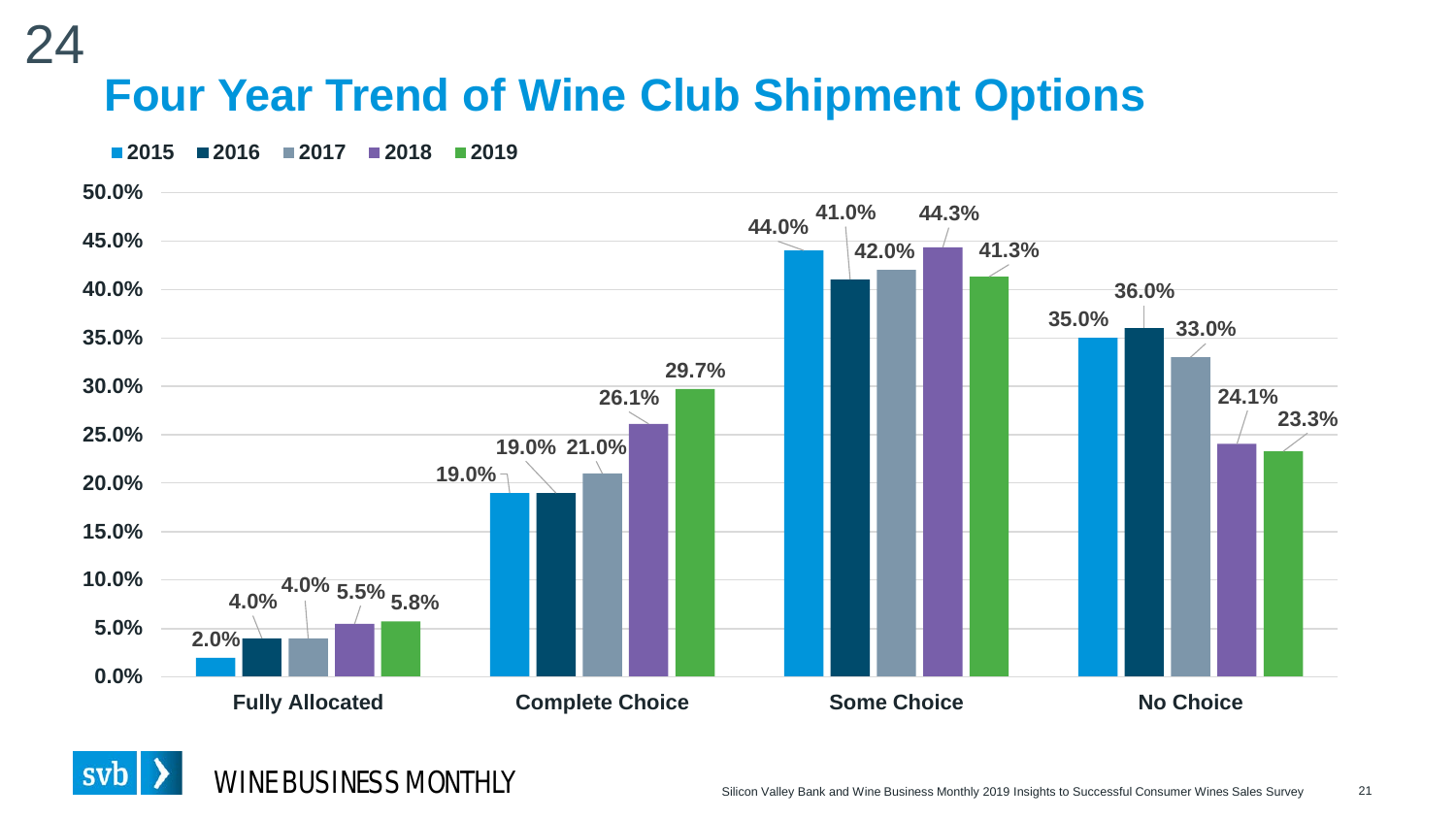## **Percent of Respondents that Have an Urban/City Tasting Room** 26



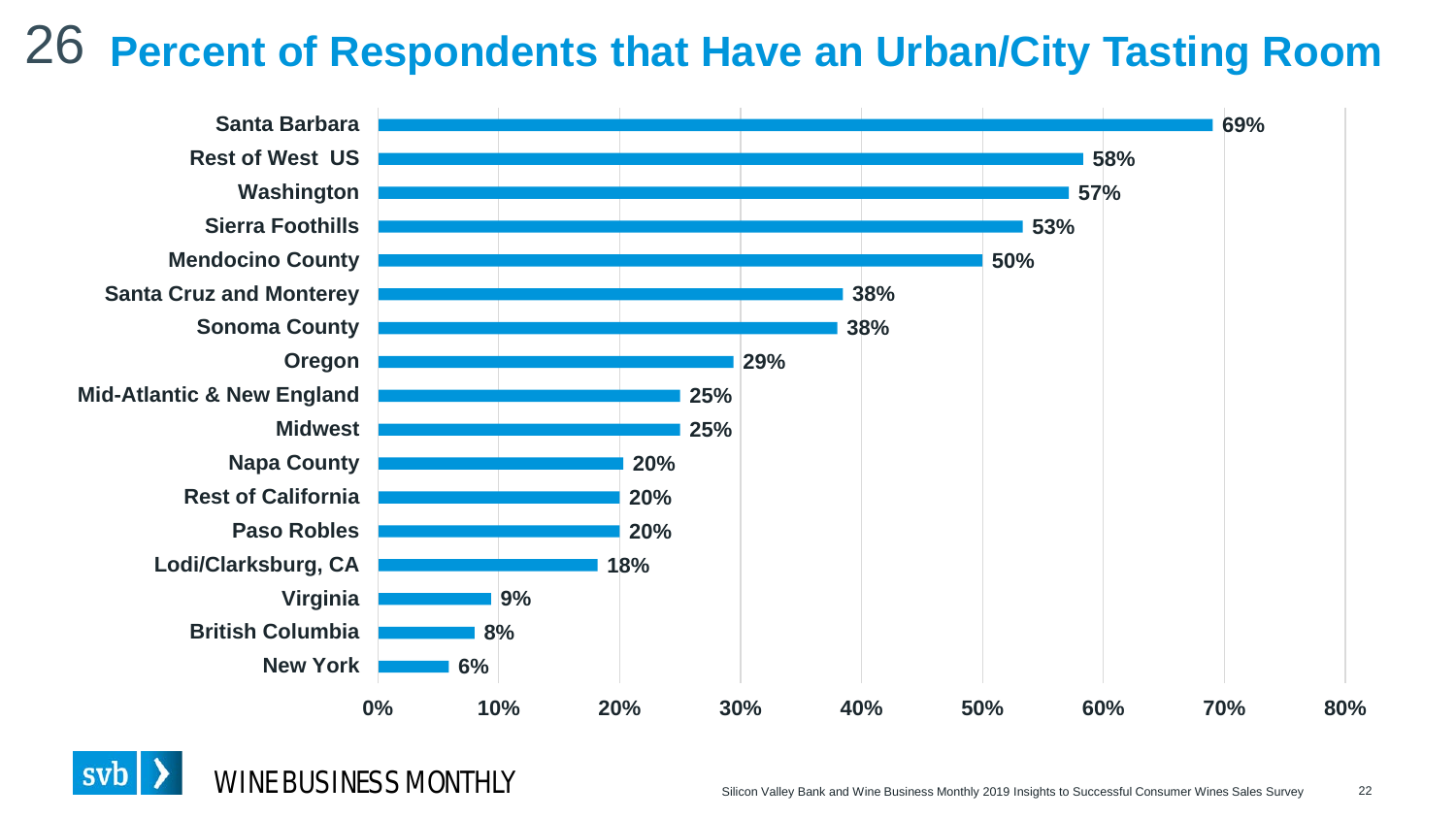### **Average Purchase and Tasting Fee by Tasting Room Location** 27



**Avg. Tasting Fee by Tasting Room Location**

■ Average of Standard Tasting Fee ■ Average of Reserve Tasting Fee